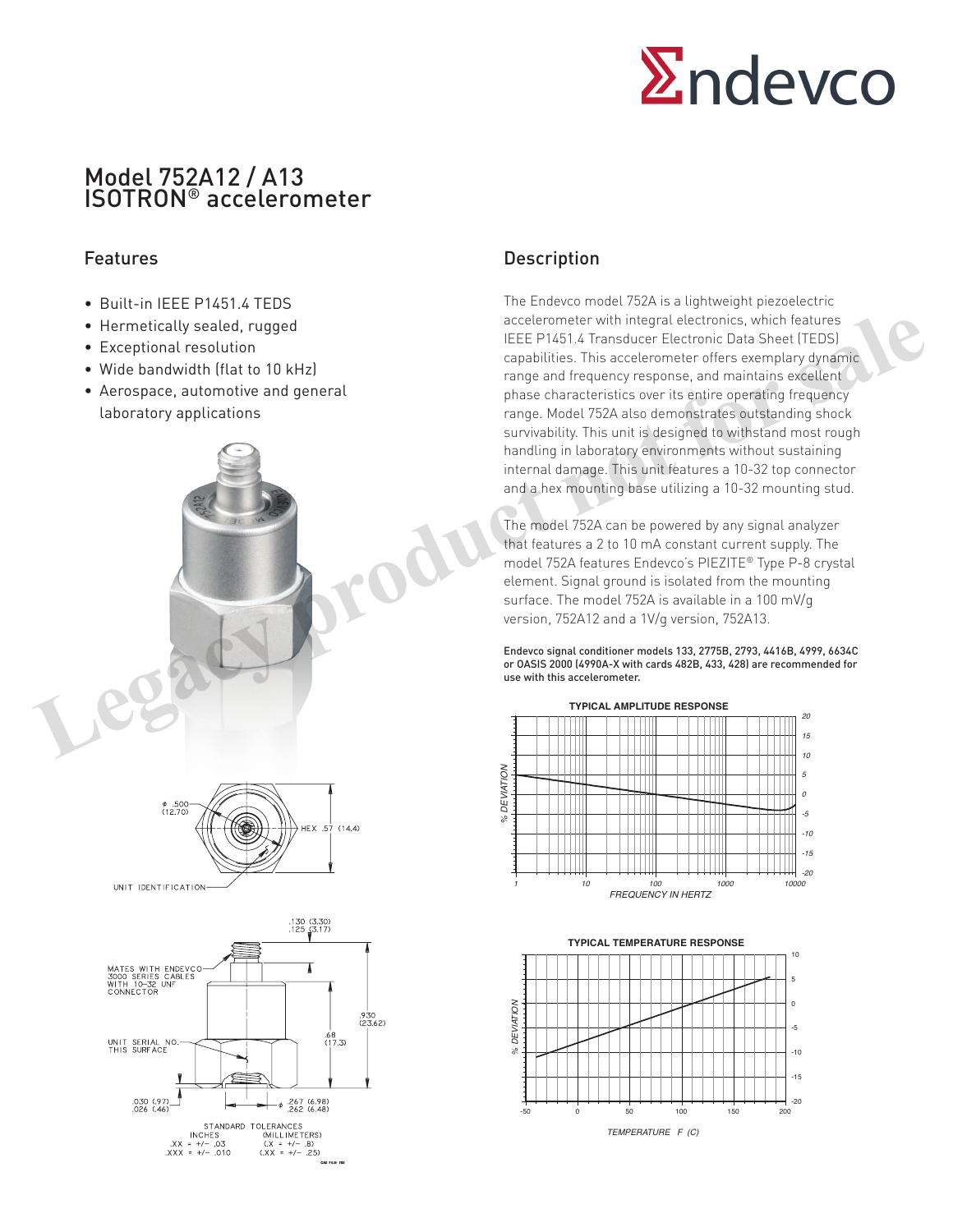# Model 752A12 / A13 ISOTRON® accelerometer

# **Endevco**

#### **Specifications**

The following performance specifications conform to ISA-RP-37.2 (1964) and are typical values, referenced at +75˚F (+24˚C) and 100 Hz, unless otherwise noted. Calibration data, traceable to National Institute of Standards and Technology (NIST), is supplied.

|  | <b>Dynamic characteristics</b>                                               | <b>Units</b>                                                                  | 752A12                                                                                      | 752A13                          |  |  |  |
|--|------------------------------------------------------------------------------|-------------------------------------------------------------------------------|---------------------------------------------------------------------------------------------|---------------------------------|--|--|--|
|  | Range                                                                        | $\mathsf{g}$                                                                  | ±50                                                                                         | ±5                              |  |  |  |
|  | Voltage sensitivity, typical                                                 | mV/g                                                                          | 100                                                                                         | 1000                            |  |  |  |
|  | Tolerance                                                                    | $\%$                                                                          | ±20                                                                                         | ±25                             |  |  |  |
|  | Frequency response                                                           |                                                                               | See typical curve                                                                           | See typical curve               |  |  |  |
|  | Amplitude response                                                           |                                                                               |                                                                                             |                                 |  |  |  |
|  | ±5%                                                                          | Hz                                                                            | 1 to 8000                                                                                   | 1 to 8000                       |  |  |  |
|  | ±1dB                                                                         | Hz                                                                            | 0.5 to 10 000                                                                               | 0.3 to 10 000                   |  |  |  |
|  | Phase response <5° [1]                                                       | Hz                                                                            | $\mathbf{1}$                                                                                | $\overline{2}$                  |  |  |  |
|  | Phase response <10°                                                          | Hz                                                                            | 0.2                                                                                         | $\mathbf{1}$                    |  |  |  |
|  | Resonance (nom.)                                                             | kHz                                                                           | 28                                                                                          | 28                              |  |  |  |
|  | <b>Transverse sensitivity</b>                                                | $\frac{0}{0}$                                                                 | $\leq 5$                                                                                    | $\leq 5$                        |  |  |  |
|  | Temperature response                                                         |                                                                               | See typical curve                                                                           | <b>Ale</b><br>See typical curve |  |  |  |
|  | Amplitude linearity                                                          | $\%$                                                                          | $\leq 1$                                                                                    | $\leq 1$                        |  |  |  |
|  |                                                                              |                                                                               |                                                                                             |                                 |  |  |  |
|  | <b>Output characteristics</b>                                                |                                                                               |                                                                                             |                                 |  |  |  |
|  | Output polarity                                                              |                                                                               | Provide positive output when acceleration is in the direction of the sensitive axis.        |                                 |  |  |  |
|  | Output connection                                                            | See connection diagram                                                        |                                                                                             |                                 |  |  |  |
|  | DC output bias voltage                                                       | Vdc                                                                           | $+7$ to $+14$                                                                               | $+7$ to $+14$                   |  |  |  |
|  | Output impedance                                                             |                                                                               |                                                                                             |                                 |  |  |  |
|  | from 2 to 3 mA                                                               | $\Omega$                                                                      | $\leq 300$                                                                                  | $\leq 300$                      |  |  |  |
|  | 3 to 10 mA                                                                   | $\Omega$                                                                      | $\leq 100$                                                                                  | $\leq 100$                      |  |  |  |
|  | Full scale output voltage                                                    | V pk                                                                          | $\pm 5$                                                                                     | ±5                              |  |  |  |
|  | Residual noise (1 Hz to 10 kHz bandwidth)                                    | µ g rms                                                                       | 150 (max)                                                                                   | 50 (max)                        |  |  |  |
|  | Grounding                                                                    | Signal ground is connected to the case and isloated from the mounting surface |                                                                                             |                                 |  |  |  |
|  |                                                                              |                                                                               |                                                                                             |                                 |  |  |  |
|  | <b>Power requirements</b>                                                    |                                                                               |                                                                                             |                                 |  |  |  |
|  | <b>Constant current</b>                                                      | mA                                                                            | $+2$ to $+10$                                                                               | $+2$ to $+10$                   |  |  |  |
|  | Supply voltage (including transients) [2]                                    | Vdc                                                                           | $+20$ to $+30$                                                                              | $+20$ to $+30$                  |  |  |  |
|  | Warm-up time (to reach 10% of final bias)                                    | sec                                                                           | < 5                                                                                         | < 5                             |  |  |  |
|  |                                                                              |                                                                               |                                                                                             |                                 |  |  |  |
|  | <b>Environmental characteristics</b>                                         |                                                                               |                                                                                             |                                 |  |  |  |
|  | Temperature range                                                            |                                                                               |                                                                                             |                                 |  |  |  |
|  | Operating                                                                    | -4°F to +185°F [-20°C to +85°C]                                               |                                                                                             |                                 |  |  |  |
|  | Storage                                                                      | -40°F to +257°F [-20°C to +125°C]                                             |                                                                                             |                                 |  |  |  |
|  | Humidity                                                                     |                                                                               | Hermetically sealed                                                                         | Hermetically sealed             |  |  |  |
|  | Sinusoidal vibration limit (without damage)                                  | g                                                                             | ±300                                                                                        | ±300                            |  |  |  |
|  | Shock limit (without damage) [3]<br>Base strain sensitivity (at 250 µstrain) | q pk                                                                          | 5000                                                                                        | 5000<br>< 0.001                 |  |  |  |
|  | Thermal transient sensitivity                                                | eq. g / µstrain<br>eq. q / $\degree$ F (/ $\degree$ C)                        | < 0.001<br>0.02(0.05)                                                                       | $0.02$ $(0.05)$                 |  |  |  |
|  | Electromagnetic noise                                                        | eq. g / Gauss                                                                 | 0.0002                                                                                      | 0.0002                          |  |  |  |
|  |                                                                              |                                                                               |                                                                                             |                                 |  |  |  |
|  | <b>Physical characteristics</b>                                              | <b>Units</b>                                                                  | 752A12                                                                                      | 752A13                          |  |  |  |
|  | <b>Dimensions</b>                                                            | See outline drawing                                                           |                                                                                             |                                 |  |  |  |
|  | Weight                                                                       | oz(qm)                                                                        | 0.45(13)<br>$0.45$ [13]                                                                     |                                 |  |  |  |
|  | Case material                                                                |                                                                               | Titanium inner/outer case                                                                   | Titanium inner/outer case       |  |  |  |
|  | Connector [4]                                                                |                                                                               | Coaxial receptacle w/ 10-32 UNF thread designed to mate w/ Endevco model 3000 series cables |                                 |  |  |  |
|  |                                                                              |                                                                               |                                                                                             |                                 |  |  |  |
|  | <b>Calibration</b>                                                           |                                                                               |                                                                                             |                                 |  |  |  |
|  | Supplied:                                                                    |                                                                               |                                                                                             |                                 |  |  |  |
|  | Sensitivity                                                                  | mV/q                                                                          |                                                                                             |                                 |  |  |  |
|  | Transverse sensitivity (7g pk, 12 Hz)                                        | $\%$                                                                          |                                                                                             |                                 |  |  |  |
|  | Frequency response                                                           |                                                                               | 20 Hz to 8 kHz                                                                              | 20 Hz to 8 kHz                  |  |  |  |